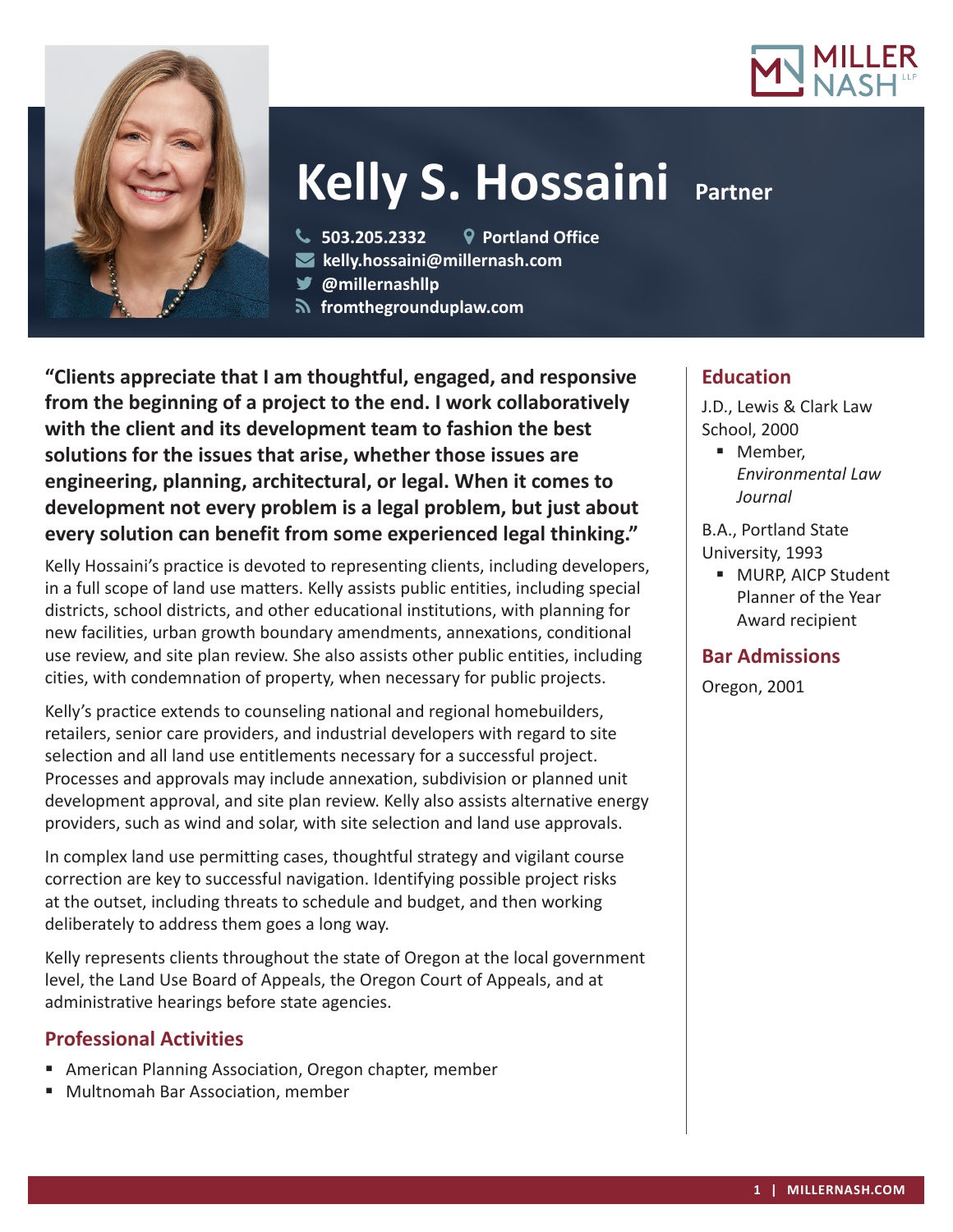

- **Diama State Bar Association** 
	- Real Estate and Land Use Section, member
	- Sustainable Future Section, member

## **Civic Activities**

- Ridgeview Homeowners Association, president
- Portland Business Alliance
	- Land Use Task Force, past chair, 2012-2016
	- Leadership Portland Program, graduate, 2006
	- Leadership Portland Alumni Association, member
- **Portland State University** 
	- Advocate Committee, member
	- Presidential Search Committee, member
	- 1620 Club, Executive Committee member, 2019-present
	- Alumni Board, past Executive Committee member

## **Representative Experience**

#### **Urban Growth Boundary Amendments & Annexations**

- Assisted large developer in negotiations with the City of Bend to include approximately 700 acres in the city's urban growth boundary.
- Assisted a group of adjacent property owners with annexing properties to Oregon City.
- Assisted property owner with negotiating with city to include approximately 40 acres into the city's urban growth boundary.
- Assisted school districts in Sherwood and Seaside with expanding urban growth boundaries and annexing additional land into the cities for school facilities.

#### **Condemnation Actions**

- Represented school district in the aggregation of properties for a new school facility, including consensual purchases and condemnation.
- Represented school district in obtaining new access to an existing elementary school through condemnation of an easement over neighboring property.
- Defended private landowner in Oregon Department of Transportation (ODOT) action involving condemnation of a portion of landowner's mixed-use, master-planned property for a new highway. Included takings in five different zoning classifications and associated damages to remainder property.
- Negotiated on behalf of private property owners in right-of-way condemnation actions.
- Represented large commercial farm against ODOT condemnation of a portion of the farming operation, including complex operational disruption and damages.

#### **State & Federal Agency Experience**

- Obtained a conditional use permit for a fire suppression reservoir in Crook County, including negotiation with Oregon Water Resources Department.
- Defended private client in Department of Environmental Quality (DEQ) enforcement action. Included pursuing appeals of administrative penalty imposed by DEQ to state administrative law judge, Environmental Quality Commission, and the Oregon Court of Appeals.
- Assisted developers with obtaining permits for access to state highways through negotiations with the Oregon Department of Transportation.
- Assisted numerous clients with obtaining wetland fill permits for development projects from the Department of State Lands and the Army Corps of Engineers.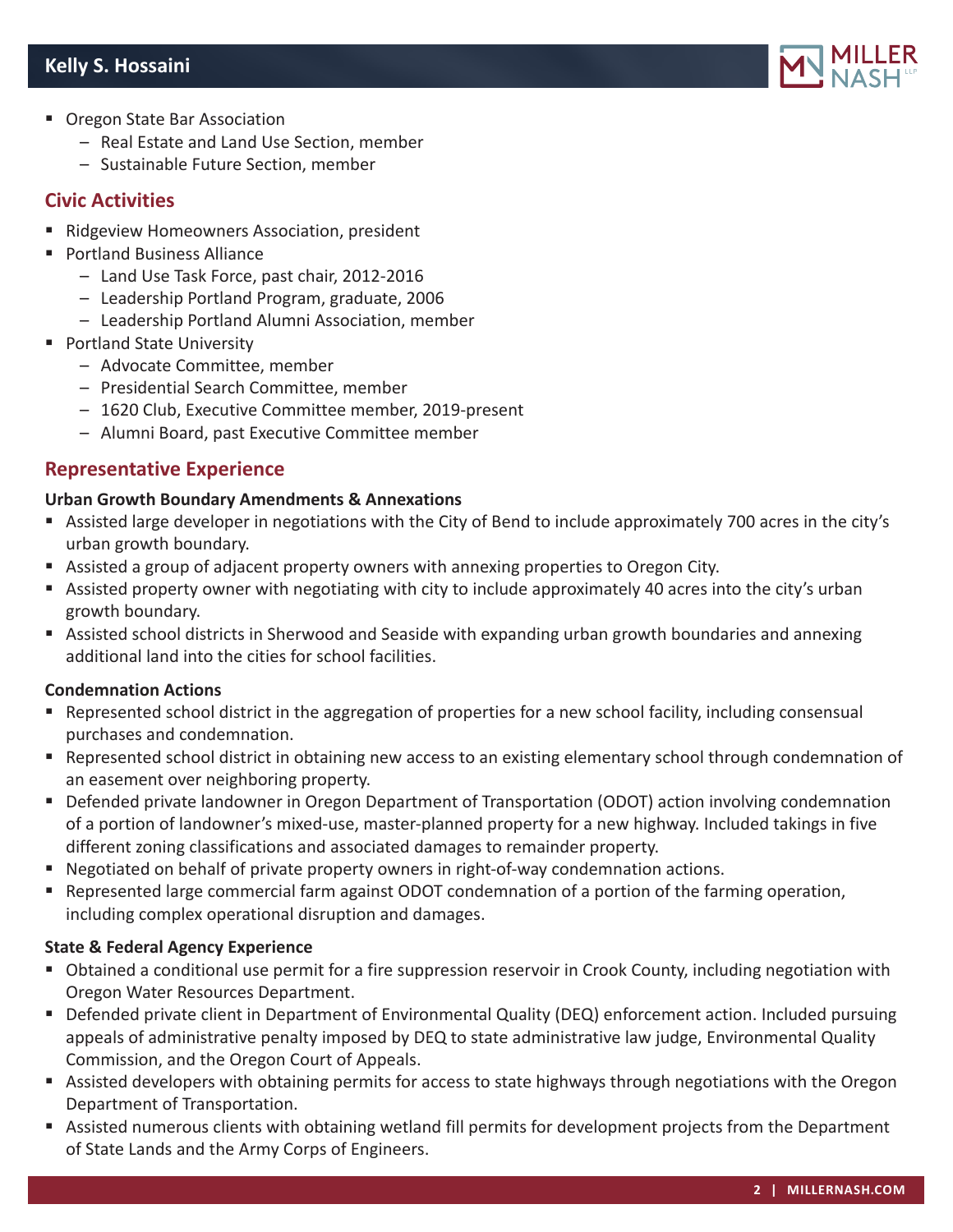

### **Commercial Land Development**

- Assisted major grocery store chain with siting stores in multiple cities, including site plan review and transportation analyses. Opposition, including LUBA appeals, was present in each.
- Assisted Portland developer in establishing food cart pod as legal non-conforming use on residentially zoned parking lot.
- Brought 120-day mandamus action against the City of Beaverton for a cell tower siting application. Obtained mandamus and approval for cell tower.
- Assisted large cellular companies and tower provider companies with both urban and rural cell tower siting.
- Represented senior care provider in gaining approval for annexation and a zone change for a seven-acre property in Happy Valley in order to build independent living, assisted living, and memory care development.
- Worked as part of a team to prepare a master plan for submission to Oregon City for a regional hospital's main campus.
- Represented the Portland Japanese Garden in obtaining a conditional use permit to expand the Garden's leasehold and add new structures and facilities. Successfully defended the expansion approval at the Land Use Board of Appeals.
- Assisting the Portland Japanese Garden in opening a new site in Northwest Portland, including application submittal to site a cultural community center.
- Represented non-profit botanical garden in the City of Portland with obtaining conditional use permit for a botanical garden expansion, and defending approval at the Land Use Board of Appeals.
- Assisted non-profit community club in establishing itself as a legal non-conforming use in the City of Portland.
- Worked as part of a team to prepare a master plan for the redevelopment of the Oregon City Golf Course as part of a larger sustainable, mixed-use community anchored by industrial/employment land. Participated on behalf of Oregon City Golf Course in the Metro Title 11 Beavercreek Concept Plan preparation and adoption, of which Thimble Creek is a part. Represented property owner in annexation proceedings.
- Assisted data center clients with siting and approval of data centers in Washington County. Included property due diligence, negotiations with applicable local governments, and land use approvals.

#### **Residential Land Development**

- Converted mobile home park to residential planned unit development. Defended approval at the Land Use Board of Appeals and the Oregon Court of Appeals.
- Assisted property owner with approval of 43-lot residential planned unit development on 12 acres.
- Serve as general land use counsel for national and regional home builders in gaining entitlements for residential developments throughout the Portland metropolitan area.

#### **School Districts & Education Institutions**

- Assisting Sherwood School District with the siting of a new high school, including assemblage of four properties through negotiation and condemnation; urban growth boundary amendment; adoption of a Metro Title 11 concept plan; annexation to the City of Sherwood; land use entitlements.
- Assisting Tigard-Tualatin School District with land use and real estate issues associated with multiple 2016 bond projects, including on-site rebuild of an elementary school and a middle school.
- Assisting Seaside School District with evaluating options for relocation of schools and school facilities outside the tsunami zone. The work includes evaluation of property purchases, urban growth boundary expansion, annexation, natural resource issues, master planning, and land use permitting.
- Assisting Warrenton-Hammond School District with the relocation of schools outside of the tsunami zone. The work includes evaluation of candidate relocation properties, property purchase, natural resource issues, and land use permitting.
- Assisting Newberg School District with replacement of existing Dundee Elementary School with new 350 student elementary school.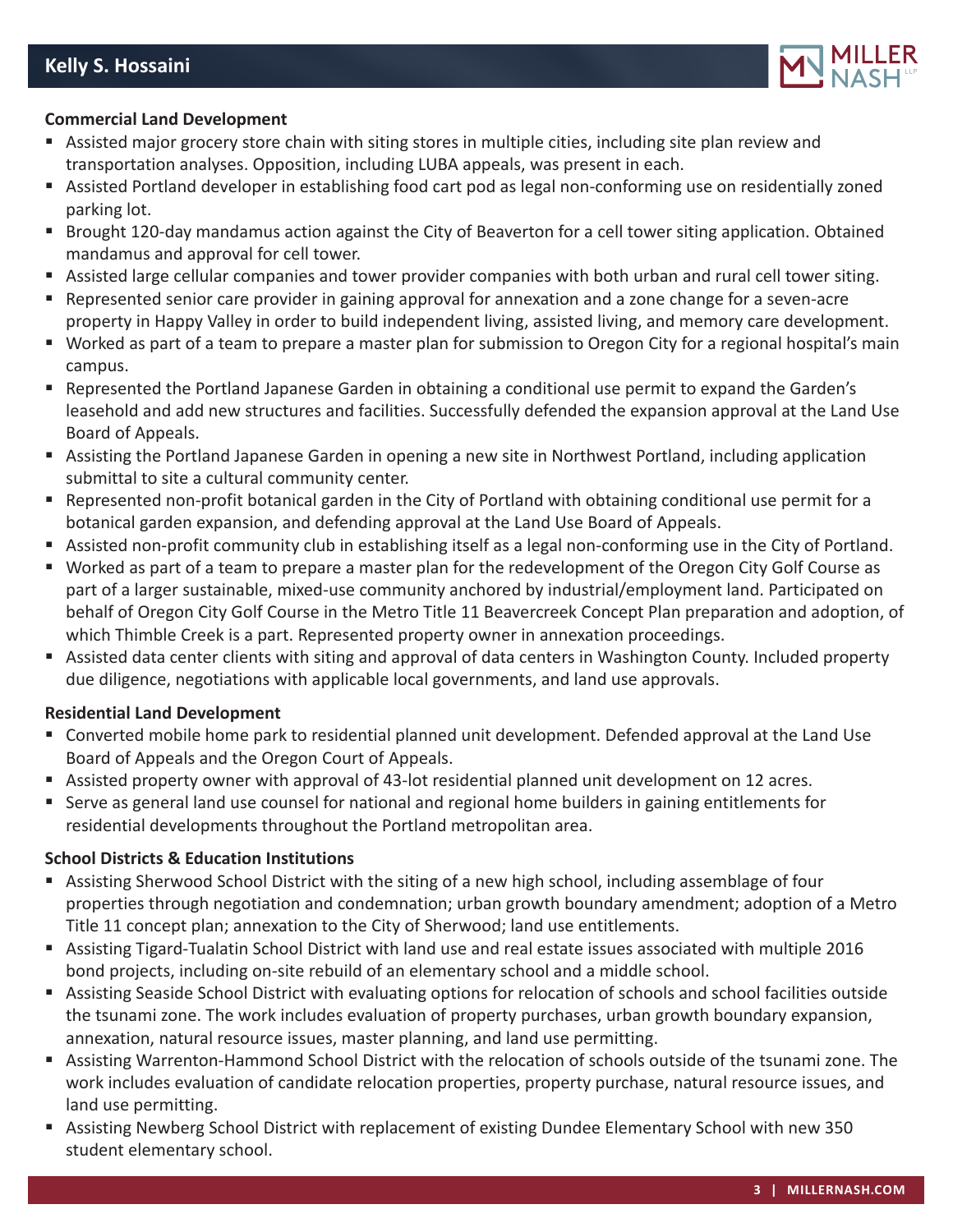

- Assisted North Clackamas School District with land use approval for high school sports complex, including transportation demand management plan.
- Assisted Hillsboro School District with land use approval for new North Plains elementary school.
- Assisted Portland Community College with development projects on multiple campus sites as a result of the 2008 bond issued for \$374 million.
- Assisted Tigard-Tualatin School District with site due diligence and acquisition, and local permitting for construction of a new bus parking facility in Tualatin.
- Condemnation of a new access for Durham Elementary School over neighboring property; obtained permit for major modification of a conditional use.
- Provided legal services for a major amendment to a conditional use master plan for a combined elementary/ middle school campus in Portland.
- Assisted Tigard-Tualatin School District with numerous property purchases and sales, including land use and real estate due diligence and transaction negotiation.
- Participated as a Technical Advisory Committee member on behalf of Tigard-Tualatin School District, a property owner and service provider in the concept and community plan area.
- Participated as a Steering Committee member on behalf of Sherwood School District, a service provider in the Brookman Road concept plan area.

## **Industrial Property Owners**

- Assisted industrial business owner with relocation of business operations, including office space, truck maintenance, and fleet parking.
- Assisted industrial landowner in Washington County with preparing 42 acres for sale, including site evaluation, rezoning, public infrastructure planning, and negotiation with local government in preparation for development agreement.
- Assisting several national industrial developers with property due diligence and acquisition, and entitlements for industrial projects.
- Assisted owner of large industrial property in reconfiguring and repackaging property for sale, including annexation, zone change, partitions, and property line adjustments.
- Assisted business owner with city and county negotiations with respect to transitioning existing juice processing operation from farmland location to new industrial site in the city.
- Defended industrial landowner in Clackamas County against design review appeal by citizens participation organization.
- Managed defense of entity and owner against state environmental and county land use enforcement proceedings and assisted in acquiring, planning, and transferring operations to industrial park property.

## **Affordable Housing**

- Assisted with transit-oriented affordable multi-family housing development land use approvals in Clackamas County.
- Defended development of an 82-unit mixed-use affordable housing development in Medford, Oregon.

## **Public Entities**

- Assist Multnomah County Drainage District with various land use issues, including negotiating code changes with various local governments, creation of land use application review process, and assistance with easement issues and infrastructure maintenance responsibility issues.
- **Prepared master planning ordinance for Oregon City, which is currently in use.**
- Assisted several public clients with siting of solar facilities on the roofs of new and remodeled buildings. Assisted wind and solar energy clients with obtaining and defending on appeal county land use approvals for renewable energy projects.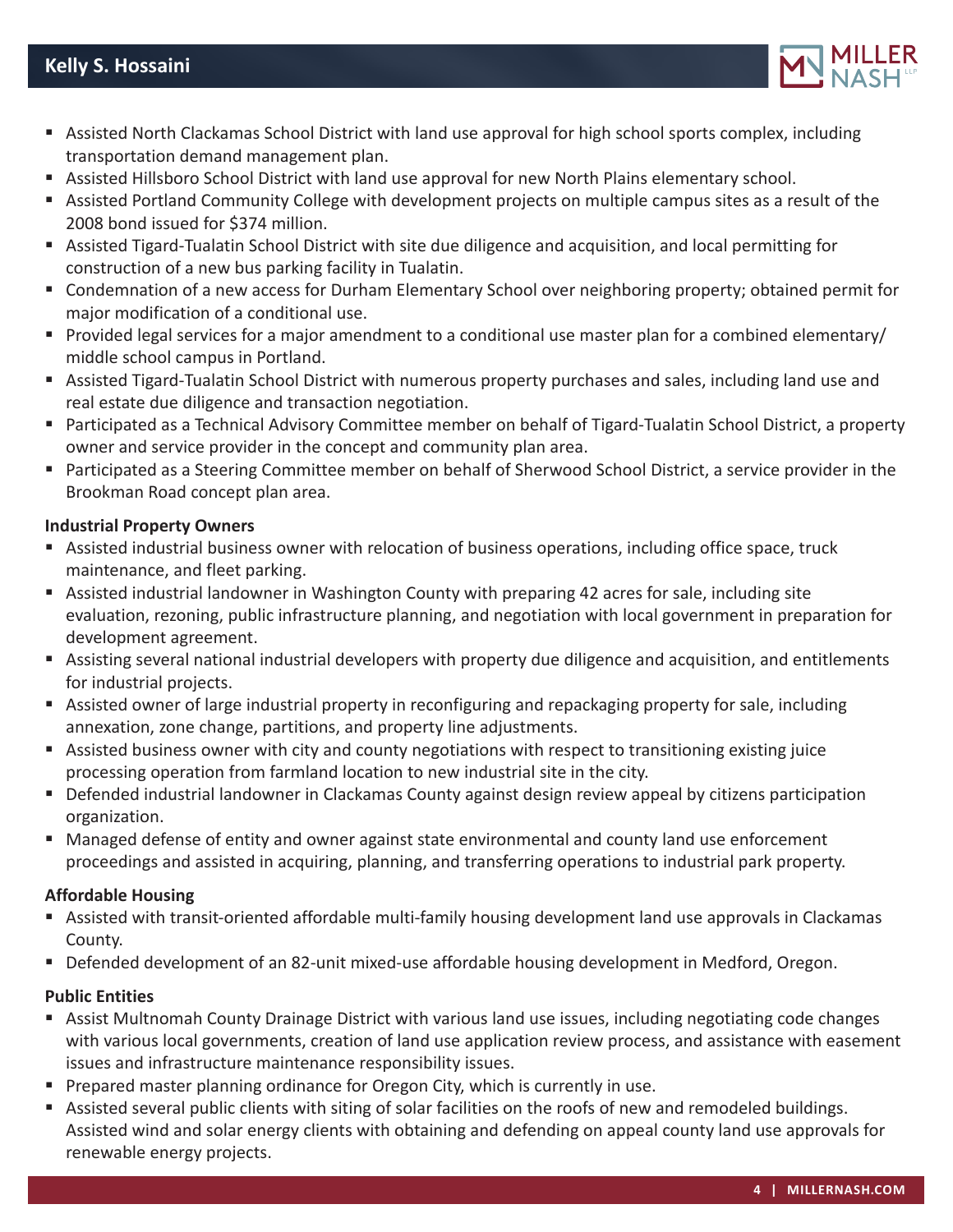

 *Kieling v. City of Sherwood*. Defended reimbursement district against writ of review and court of appeals challenges.

## **Publications**

Kelly is a frequent writer. Following is a listing of presentations since 2016. A complete list is available upon request.

- "Bend Continues to Plan for Affordable Housing through a Unique Urban Growth Boundary Amendment," Miller Nash, *From the Ground Up* (Sept. 2021)
- "Will a New Restriction on the Size of Homes Qualify for Measure 49 Relief? The Oregon Court of Appeals Says No." Miller Nash Graham & Dunn, *From the Ground Up* (Jan. 2021)
- "After Four Years of Controversy, Portland Adopts the Residential Infill Project," Miller Nash Graham & Dunn, *From the Ground Up* (Aug. 2020)
- "CARES Act Provides Relief for Federally Backed Property Loans and Renters," Miller Nash Graham & Dunn, *From the Ground Up* (Mar. 2020)
- "COVID-19 and the Oregon Land Use Process," Miller Nash Graham & Dunn, *From the Ground Up* (Mar. 2020)
- "State of Oregon Loses Statutory Recreational Immunity Defense Under New Court of Appeals Decisions" Miller Nash Graham & Dunn, *From the Ground Up* (Aug. 2018)
- "Oregon Supreme Court Allows Coos Bay Terminal Project to Move Forward" Miller Nash Graham & Dunn, *From the Ground Up* (July 2018)
- "Are State and Local Regulations Making the Portland Housing Affordability Crisis Worse?" Miller Nash Graham & Dunn, *From the Ground Up* (Feb. 2018)
- "City of Corvallis Loses the First Round of the Voter Annexation Fight," Miller Nash Graham & Dunn, *From the Ground Up* (Mar. 2017)
- "Lack of Evidence of Prior Use Not Fatal to Implied Easement Claim," Miller Nash Graham & Dunn, *From the Ground Up* (Aug. 2016)

# **Presentations**

- "Tigard, Where Collaboration Meets Goals," American Planning Association, National Planning Conference (Apr. 2018)
- "CISF Regional Roundtable," Metro Area Regional Facility Workshop, moderator (Nov. 2014)
- "Attorneys' Guide to Local Government Law," National Business Institute (Sept. 2014)
- Miller Nash, 19th Annual Affordable Housing Conference (May 2012)
- "Entitlements: Land Use Matters, Adjusting the Lot Line and Statutory Warnings," Oregon Law Institute, Real Estate 101: A Toolkit for the Real Estate Practitioner (Dec. 2011)
- "2010 Land Use Case Review," The Seminar Group, 14th Annual Oregon Land Use Law (Dec. 2010)
- "Top Ten Land Use Tips for Affordable Housing Developers," Miller Nash, 17th Annual Affordable Housing Conference (May 2010)
- "Navigating the Land Use Process Before a Hearings Officer—The Development Perspective," Oregon State Bar, Fundamentals of Real Estate and Land Use CLE (Jan. 2008)
- "Explaining the Changes: How Measure 49 Amends Measure 37," Oregon Law Institute, CLE on Measure 49 Explained (Dec. 2007)